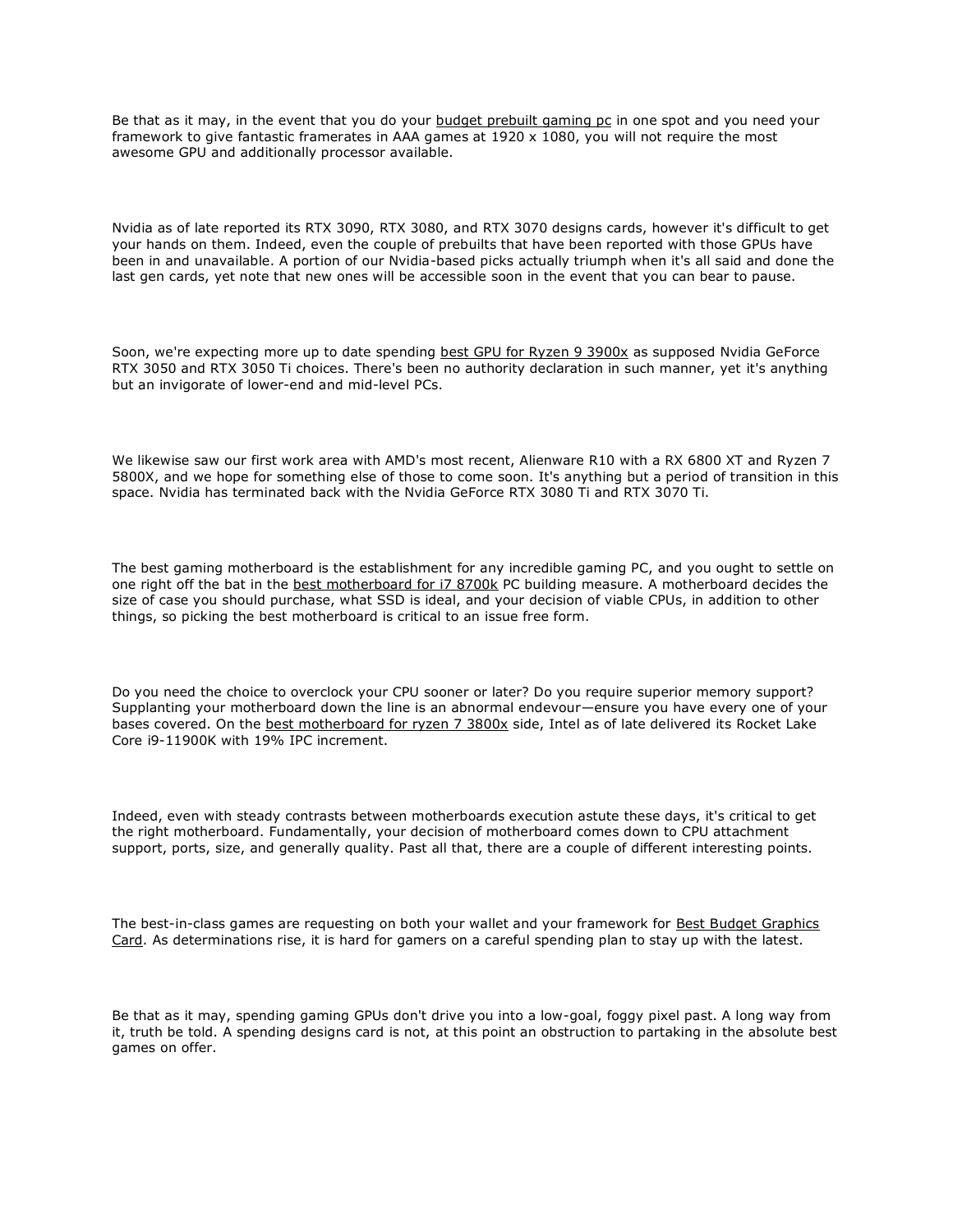Be that as it may, assuming you need to play at 2560 x 1440 or 4K, you need to begin considering saving more for your apparatus. Computer chip drive is additionally attached to gaming insight, however fanning out into anything over a quad-center processor will essentially see the execution of [best prebuilt gaming](https://dariusreviews.com/top-10-budget-prebuilt-gaming-pc/)  [pc](https://dariusreviews.com/top-10-budget-prebuilt-gaming-pc/) for gains in multi-strung responsibilities, for example, video preparing, delivering and encoding, not games.

The best spending illustrations cards come from a scope of GPU producing ages. The absolute best value for your money comes from the somewhat more established yet at the same time really incredible cards. Obviously, your meaning of a spending plan GPU relies upon—sit tight for it—your financial plan.

With regards to gaming, particularly PC gaming, we as a whole realize it can get costly. From the exceptionally significant screen to frill like headsets, consoles, and particularly mice, the hardware alone can interfere with you many dollars. Yet, that doesn't generally need to be the Best Budget Gaming [Mouse](https://www.gamingtechreviewer.com/mouse/best-budget-gaming-mouse/) situation.

There are a plenty of modest gaming mice out there, all with various characteristics and assemble; some are even pretty much as great as the more very good quality items like the Razer mouse or the Steelseries mouse. Some spending gaming mice may even outperform their more costly partners.

The [Cheap motherboards for gaming](https://www.gamingtechreviewer.com/motherboards/cheap-motherboards-for-gaming/) (or best motherboard for another kind of assemble) is from multiple points of view a fundamental piece of your PC work, notwithstanding the way that picking the best CPU or the best illustrations card frequently stands out enough to be noticed.

It doesn't make any difference how regularly you game or which consoles you have, your stuff can represent the moment of truth your experience. While a modest headset or an inferior quality screen regularly lead to cerebral pains (allegorically and in a real sense), the [best gaming keyboard under 100](https://dariusreviews.com/best-gaming-keyboard-under-100/) adornments keep you agreeable, exceptional, and playing at top accuracy. Shockingly, it's a beautiful general classification and the market is stacked with lesser alternatives, so it's barely noticeable the adornments that will genuinely update the manner in which you play computer games.

Virtually all aspects of your PC connects to your motherboard. Its structure factor directs the size of your PC (and case), and its chipset and attachment limit what sort of processor you can introduce.

In case you don't know which chipset you're after while picking the best gaming motherboard for you, or you have more essential inquiries for an alternate kind of fabricate, you can visit our motherboard nuts and bolts and motherboard purchasing guide highlights to assist limited with bringing down your [best graphics](https://dariusreviews.com/best-graphics-card-for-fortnite/)  [card for Fortnite](https://dariusreviews.com/best-graphics-card-for-fortnite/) purchasing choices.

The most ideal approach to limit them down? Analyst input. The gaming local area is consistently vocal about an item's deficiencies — however on the other side of things, they're likewise the initial ones to leave a remark when a headset, console, regulator, or gaming seat has transformed them. These 20 frill are viable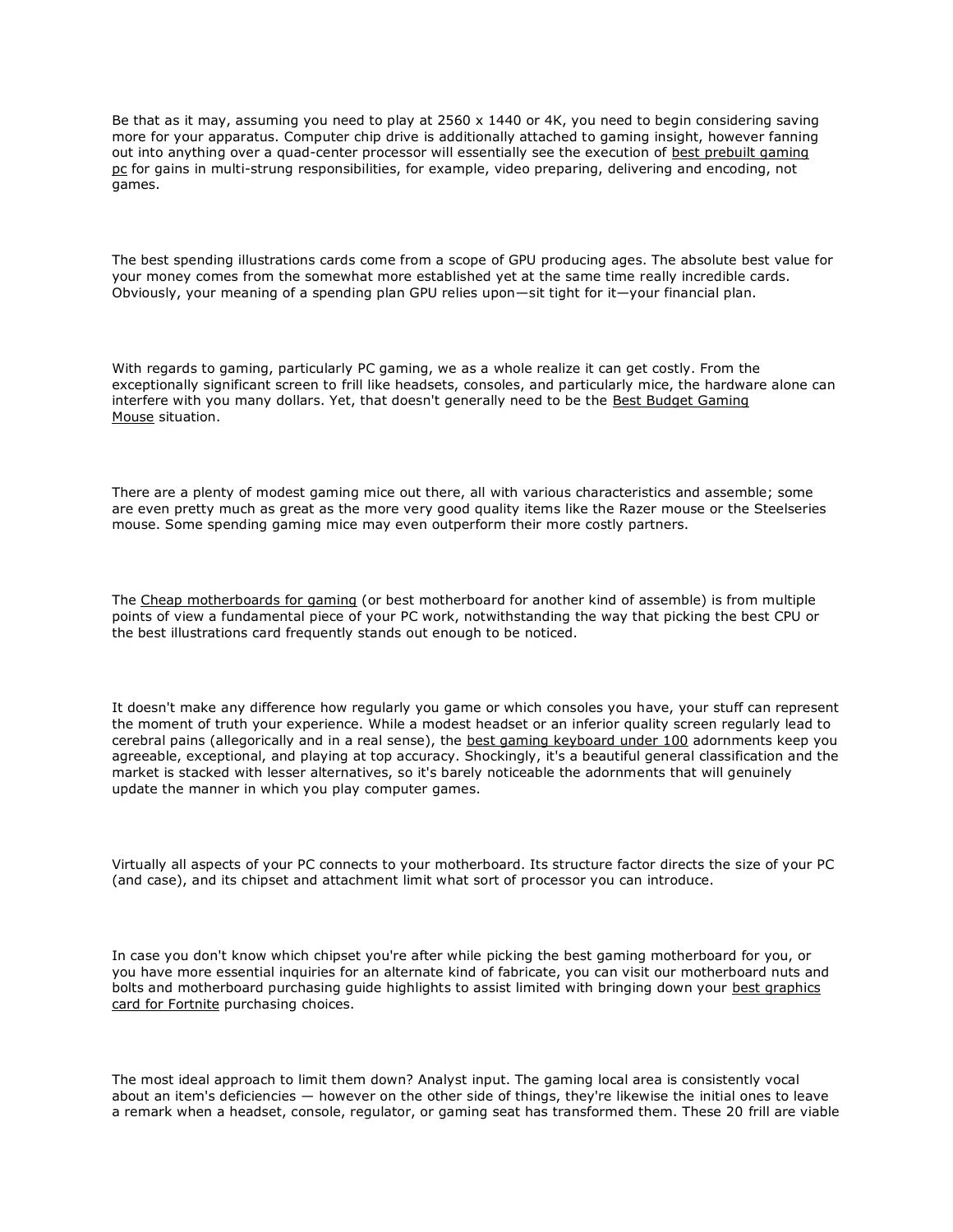with all various control center. Some of them are gaming essentials and others are additional items that will carry your [Best Gaming PC Build](https://www.gamingtechreviewer.com/pc-builds/best-gaming-pc-build/) arrangement to a higher level, however they all make them thing in like manner: They have hundreds (if not great many) five-star surveys from gamers who say these frill are the most elite.

The picks beneath incorporate the best gaming motherboards intended for Intel's eleventh Gen "Rocket Lake," just as "Comet Lake," and ninth Generation "Espresso Lake Refresh."

Protect your headset, your gadgets charged, and your work area clear. This splendid headset holder appends to the underside of your [Best Ram For Ryzen](https://www.gamingtechreviewer.com/rams/best-ram-for-ryzen/) work area utilizing 3M sticky tape or a screw; it then, at that point offers two snares and three USB ports for speedy, advantageous charging. It even accompanies reward wire the board cuts so the force links avoid sight.

## **[Gaming Tech Reviewer](https://www.gamingtechreviewer.com/) is all about the latest information & reviews related to technology, best tech selling products, and many more.**

Underneath our standard picks, you'll discover our proposals for the best motherboards with Intel's very good quality work area (HEDT) LGA-2066 attachment and X299 chipset

supporting the X-Series and Extreme line of processors.

The second page of this aide covers the best AMD motherboards, including X570 and B550 chipset models, just as top of the line Threadripper picks that rival Intel's X-Series stage.

The Asus ROG Maximus XIII Hero has the top notch parts and alluring hopes to stick out, regardless of its [best GPU for ryzen 9 3900x](https://dariusreviews.com/best-gpu-for-ryzen-9-3900x/) genuinely exorbitant cost. From its perfect, very good quality appearance to the hearty force conveyance, four M.2 attachments and a top notch sound arrangement, the Hero is a balanced, highlight loaded arrangement in the upper-midrange of the Z590 motherboard space. With morethan-proficient 90A force stages and double Thunderbolt 4 ports, in addition to the four PCIe 4.0 M.2 attachments and premium sound pieces, the board legitimizes its \$499 cost.

Introduce these shading changing LED strips behind your TV or your screen for a way more vivid experience. They're USB-fueled, simple to mount utilizing the included glue and cuts, and have a listening mode that adjusts the lights up with the audio cues from your [Best Budget Gaming CPU.](https://www.gamingtechreviewer.com/cpus/best-budget-gaming-cpu/) "Added a great deal of stylish to my gaming arrangement. Very simple to introduce and heaps of light modes to browse," thought of one analyst who considered it a "modest simple mod to add to any arrangement."

Other component features consolidate Wi-Fi 6E, 14 + 2 power stage plan for stable overclocking, DDR4- 5333 + RAM support, twofold Intel 2.5Gb LAN, Thunderbolt 4, and four M.2 SSD openings. Indeed, even look at the most recent rundown of **[Best Budget GPU](https://www.gamingtechreviewer.com/graphics-cards/best-budget-gpu/)** for gaming in 2021.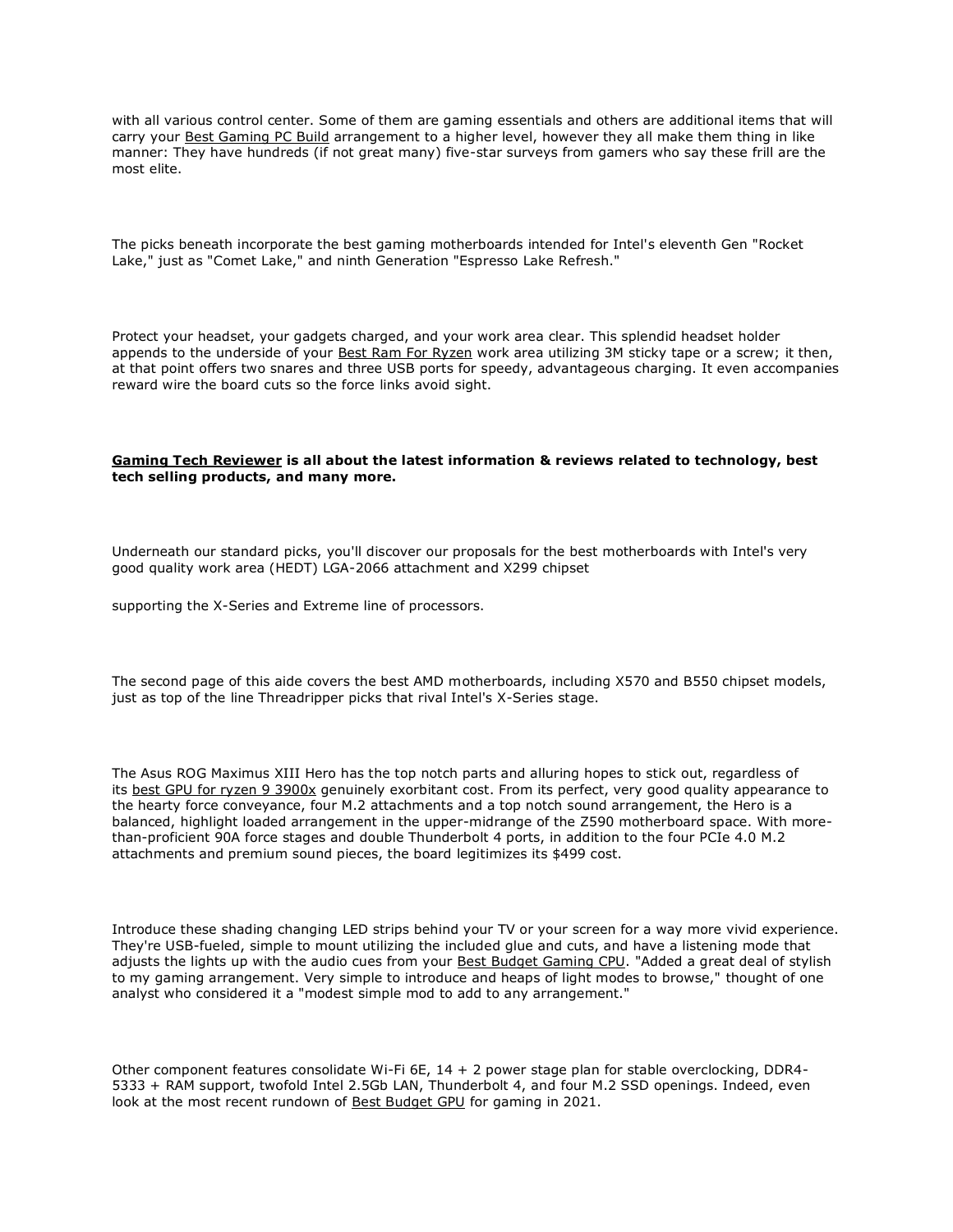Execution contrasted with the other Z590 models we've tried to this point was right on target, and regularly unimportantly quicker in a significant number of our tests. Memory testing abandoned a hitch, with DDR4 3600 upheld at 1:1 and effectively taking care of the DDR4 4000 pack. What's more, overclocking [Best](https://www.gamingtechreviewer.com/graphics-cards/best-cheap-graphics-card/)  [Cheap Graphics Card](https://www.gamingtechreviewer.com/graphics-cards/best-cheap-graphics-card/) testing continued with no issue.

The ASRock Z490 Taichi is an incredible motherboard in the \$350-\$400 value section for building a Z490 framework, contrasting well with correspondingly evaluated competition.It incorporates eight SATA ports (while others have six), just as a rapid USB 3.2 Gen 2x2 Type-C port. It's anything but a superior appearance and runs cooler than [Best Motherboards For Gaming](https://www.gamingtechreviewer.com/motherboards/best-motherboards-for-gaming/) contending sheets in the force conveyance office.

On the off chance that you need three M.2 openings and eight SATA ports, this is the solitary board around this value point with that capacity design. On the off chance that your financial plan takes into consideration an upper mid-range board, ASRock's Z490 Taichi ought to be at the first spot on the list.

Best Gaming Laptops In 2021

Gaming systems have preferable quality parts over basic client PCs, so their costs in this way will be higher, nonetheless, the scope across the characterization is massive: from under a superb to \$ 4,000 and up. Spending on the **best gaming laptop under 2000**. For that, you get a system that can play at full HD objective (1080p) with the settings turned down in numerous titles, or at most noteworthy quality settings in less mind boggling games. Limit may be a hard drive, or an unassuming cutoff solid state drive (SSD). A SSD is reliably best.

Need something better? Midrange structures give you smoother intelligence at high or most outrageous settings on a prevalent quality 1080p screen (routinely cooperating with a phenomenal high-restore screen; more on that in a second), and should add support for VR headsets. These models will go in cost from around \$ 1,250 to \$ 2,000.

Best gaming motherboards 2021

"Such a ton better than a link," one commentator composed. "Regulators charge quick and it's a decent coordinator," another commented. The BEBONCOOL PS4 regulator charger is so well known, it's a blockbuster with in excess of 37,000 surveys and a 4.7-star by and large appraising. It charges two regulators all the while and is viable with the first PS4 regulator, the Slim, and the Pro.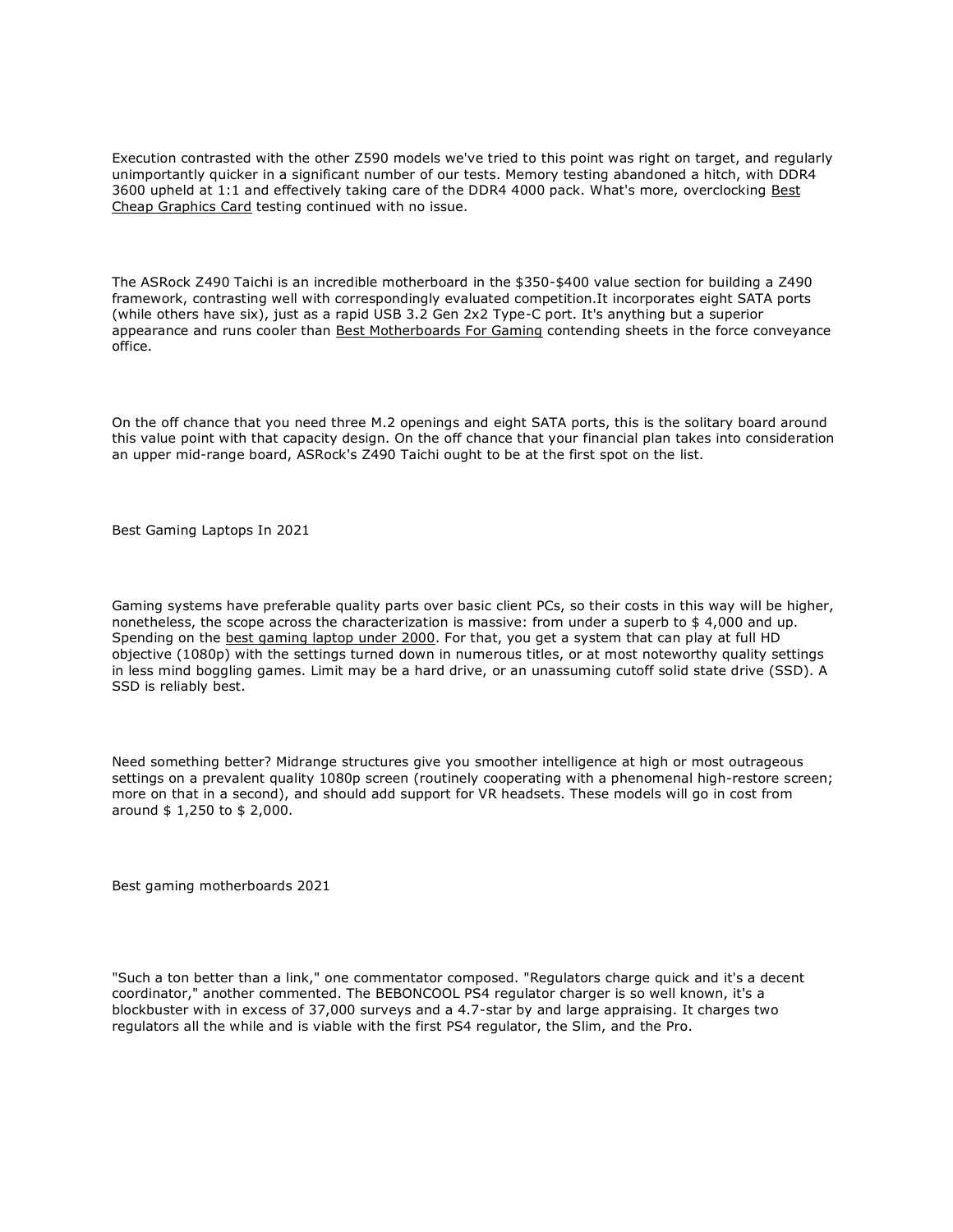If you are on the pursuit for a mind blowing motherboard under \$ 100, you have gone to the cheap gaming [motherboard](https://www.gamingtechreviewer.com/motherboards/best-motherboards-for-gaming/) ideal spot, since today we will explore the 10 best motherboards under \$ 100 of 2021.

We will study a couple of phenomenal decisions for you today on the AMD and Intel stage so you can make the best decision for yourself.

Essentially similarly as with [budget prebuilt gaming PC](https://dariusreviews.com/top-10-budget-prebuilt-gaming-pc/) enormous quantities of the sub \$ 100 spending plan disliked Cheap motherboards for gaming on this once-over, the GIGABYTE B550M DS3H is worked with the Micro ATX structure factor. This board will stand separated on this overview for one critical component, which is support for PCIe age 4.0. What's the importance here to you?

PCIe 4.0 passes on a more significant level of speed capacities allowing the incorporate cards and fundamentally [Best Budget PC Cases](https://www.gamingtechreviewer.com/pc-cases/best-budget-pc-cases/) all parts of this PC to talk with the CPU 2x faster than every single board on this once-over.

Does that mean this is a significant issue for the rest of the things you are getting some answers concerning today? No.

The periphery device market hasn't completely tracked down the huge jump that AMD made with the [best](https://dariusreviews.com/best-budget-gaming-pc/)  [budget gaming pc](https://dariusreviews.com/best-budget-gaming-pc/) appearance of the third-gen Ryzen processors, so while this board has the capacity, there are not very many areas delivered today that maintains these rates, so in obvious circumstances, you may not see any qualification at all.

Best Motherboard For i5 11600K

Needing to use the splendid mid-range [Best Motherboard For i5 11600K.](https://www.gamingtechreviewer.com/motherboards/best-motherboard-for-i5-11600k/) You will require a suitable motherboard. We've assembled the best motherboards for the Intel Core i5-11600K that cover sweethearts, gamers, and those with an exacting spending plan.

The ASUS ROG Strix Z590-E Gaming is one of the association's latest commitments for Intel's 10th and eleventh Gen game plan of processors. This board presents the Z590 chipset, which considers PCIe 4.0 incredible speeds, and you get the same ASUS BIOS from other high level sheets.

A spending plan prebuilt gaming PC deal is the most un-requesting and speediest way to deal with get into PC gaming curiously or to make an absolute division with an old, dusty gaming rig.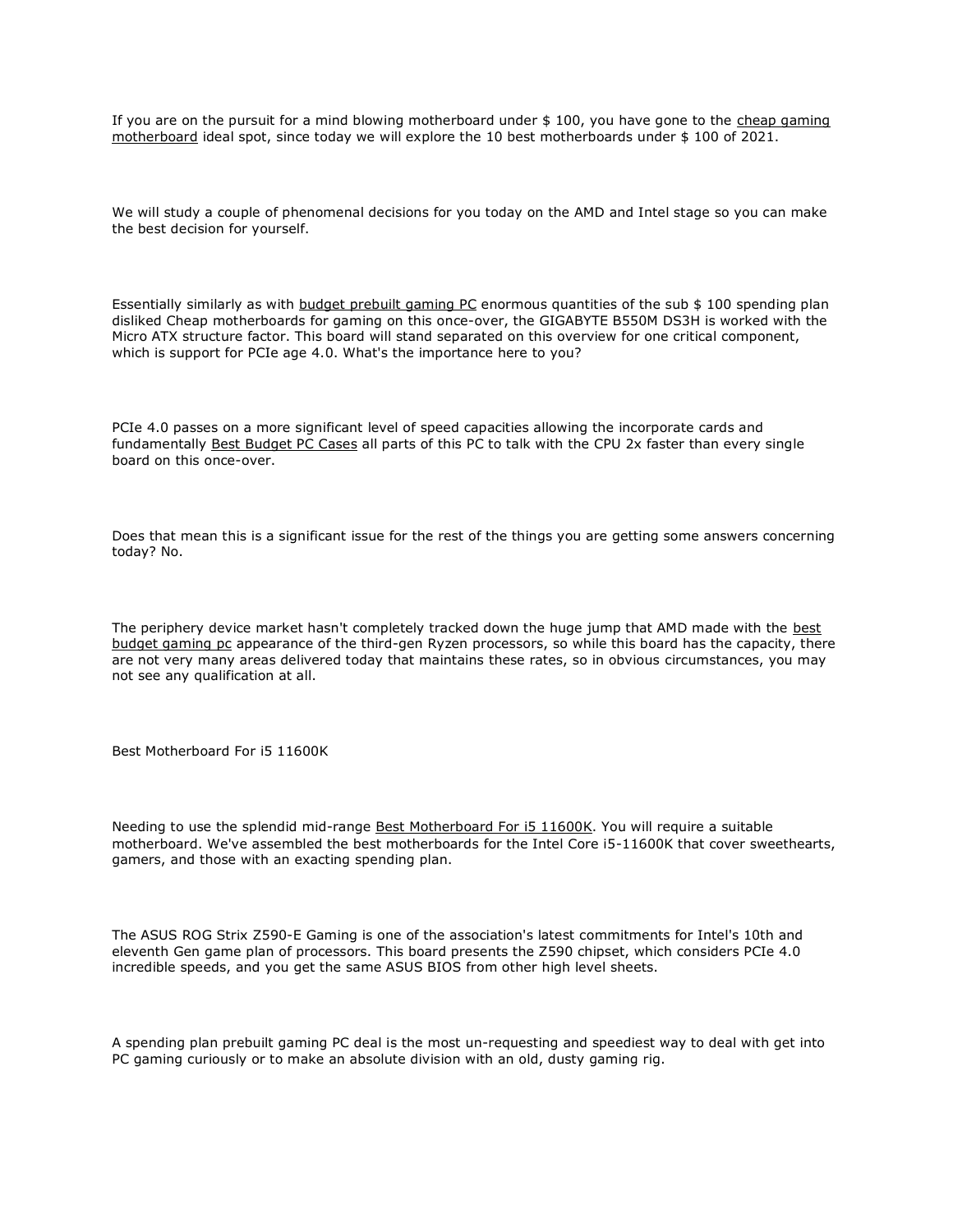Regardless, that cycle does that requires some venture and ingenuity. Moreover, with the advantage modest prebuilt gaming PC deal, you can avoid that check, and conceivably end up saving a dash of money over building your own. At any rate, it's fundamentally more [cheap prebuilt gaming PC](https://dariusreviews.com/top-10-budget-prebuilt-gaming-pc/) invaluable. Besides, in the occasion that you'd like to remain advantageous, we have the best humble gaming PC game plans to keep you covered also.

In this routinely invigorated focus point we pay extraordinary psyche to the best motherboards for i9 9900k deals on the web and separate them out into esteem arrangements.

Spending gaming PCs some place in the scope of \$500 and \$1000 should have the alternative to play most present-day games at the [best motherboards for i9 9900k](https://dariusreviews.com/best-motherboards-for-i9-9900k/) 1080p and incredible graphical settings. The better quality systems above \$1000 go with every one of the more noteworthy CPUs and representation cards.

We also don't condemn basically on esteem: the fragments in these PCs matter, and we consider how the parts appear differently in relation to what you'd buy in a DIY rig. A large part of the time, these machines won't be the ones from our best gaming cases 2021 for PCs list, yet whatever you're getting should justify the expense. On the [best motherboard for ryzen 7 3800x](https://dariusreviews.com/best-motherboard-for-ryzen-7-3800x/) side, Intel as of late delivered its Rocket Lake Core i9-11900K with 19% IPC increment. so work area processing is ready to remain serious.

If you pick you'd like to create your own gaming PC to save more money or get the particular right fragments, take a gander at our spending for best GPU for ryzen 9 3900x build direct for areas once-over to start.

If you need an awesome motivating force for a prebuilt gaming PC look no farther than [best gaming cases](https://dariusreviews.com/best-gaming-cases-2021/)  [2021](https://dariusreviews.com/best-gaming-cases-2021/) Cyberpower's Gamer Xtreme. Featuring an Intel Core i5-8400, Nvidia GTX 1060 3GB and 8GB of DDR4 hammer, you may truly pay more than \$700 when amassing the structure yourself part for the best illustrations card for Fortnite part.

It's as of now uncommon out of the compartment, in any case, the Gamer Xtreme can similarly be helpfully upgraded. The 120GB SSD won't do a great deal on the off chance that you're wanting to present different games, so we'd recommend the best motherboard for ryzen 9 3900x updating that first. Especially since high-limit fast SSDs are so humble nowadays.

Whether or not you're expecting to play Battlefield V or a couple of rounds of best motherboard for Ryzen 9 [3900x,](https://dariusreviews.com/best-motherboard-for-ryzen-9-3900x/) the Gamer Xtreme has you covered with inconceivable execution at 1080p with high to super sensible settings.

It doesn't have any extreme RGB lighting, in any case, this prebuilt still looks marvelous with its understood red LED fans and treated glass sheets. Look at the best gaming PC under 500 also.